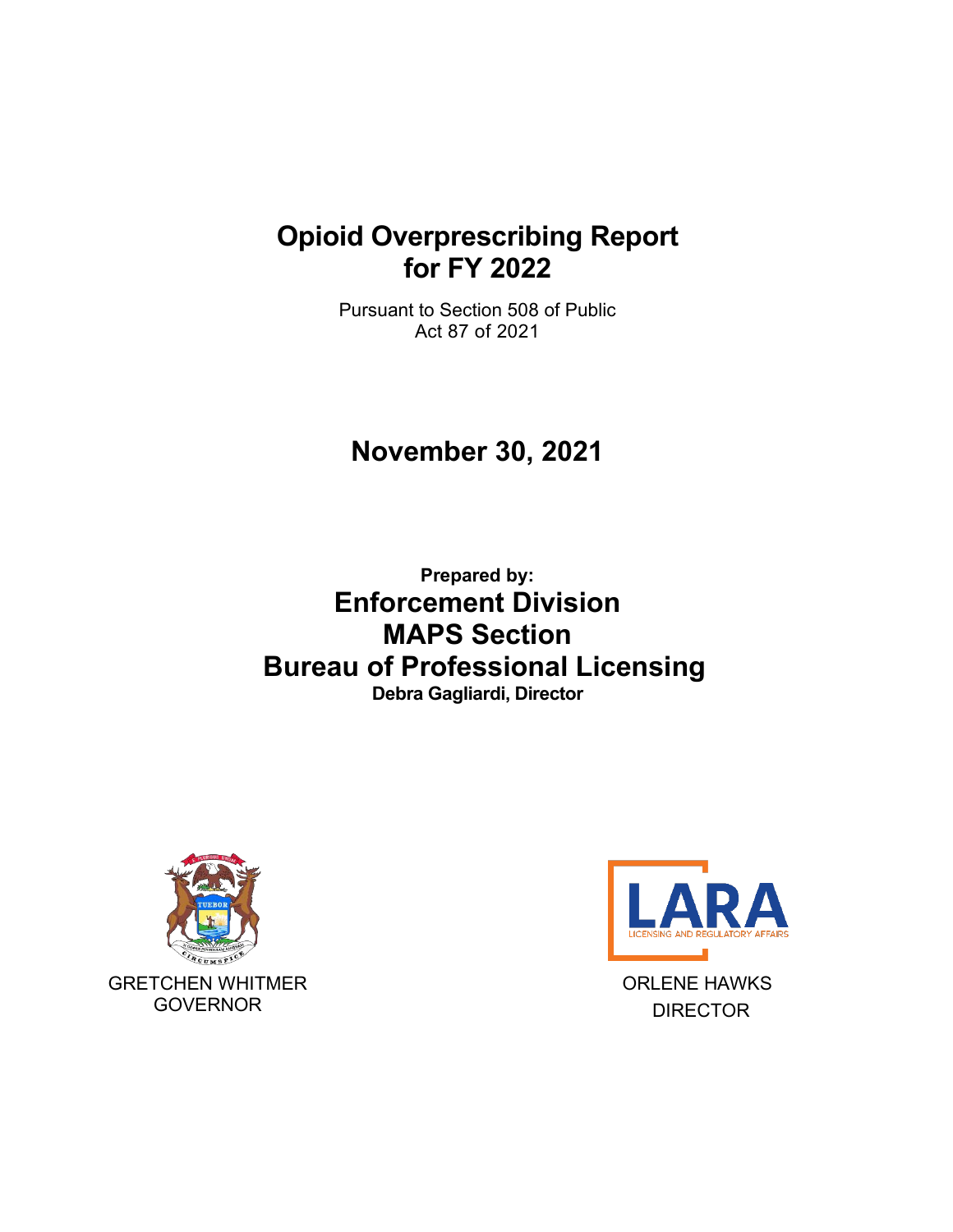### **Table of Contents**

### Page

| <b>Executive Summary</b>                                      |  |
|---------------------------------------------------------------|--|
| <b>Background</b>                                             |  |
| Required Information for Section 508 of Public Act 87 of 2021 |  |

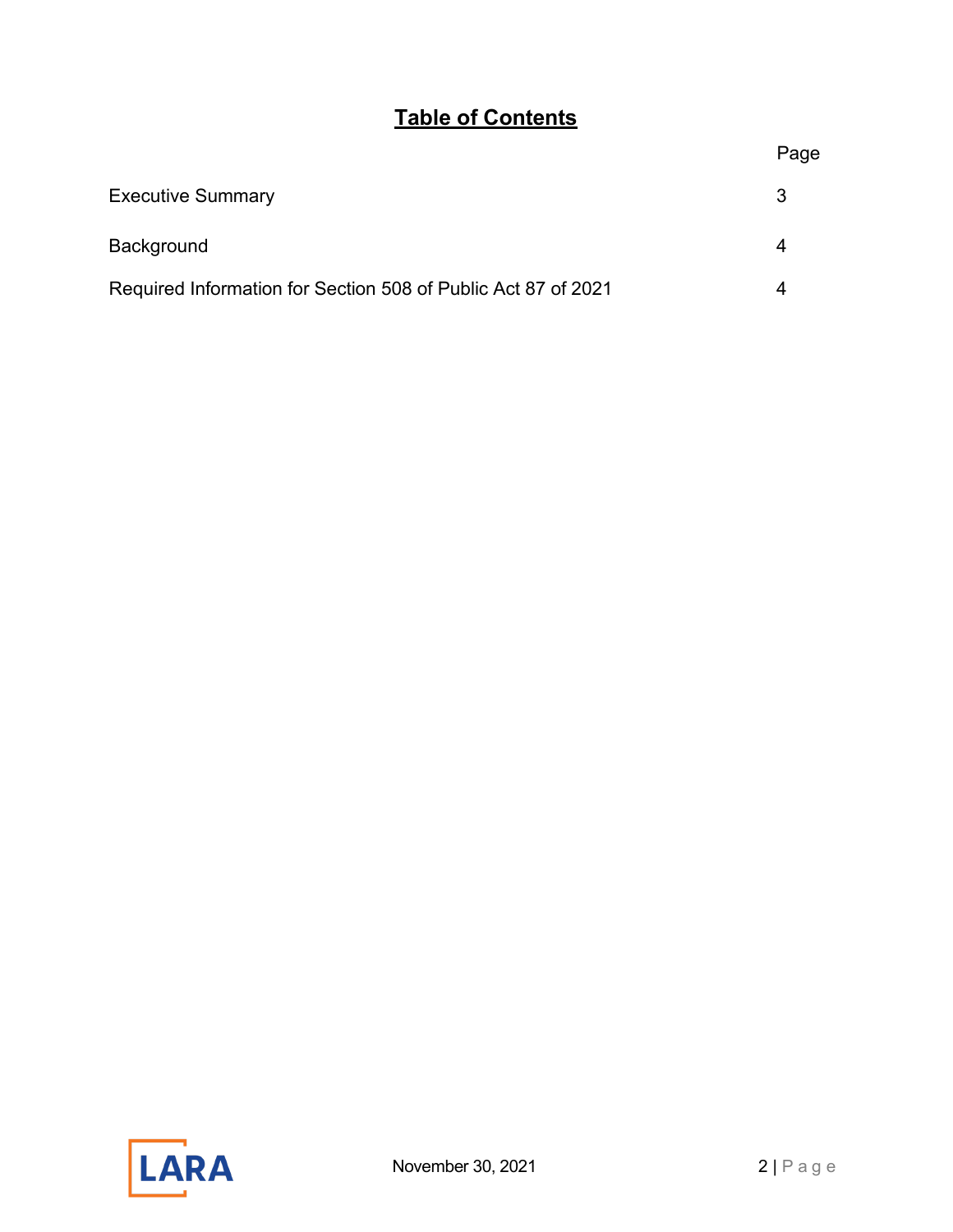#### <span id="page-2-0"></span>**Executive Summary:**

Section 508 of Public Act 87 of 2021 requires the following:

*Sec. 508. The Department shall submit a report on the Michigan Automated Prescription System to the Senate and House Appropriations Committees, the Senate and House Fiscal Agencies, and the State Budget Director by November 30. The report shall include, but not be limited to, the following:*

- *(a) Total number of licensed health professionals registered to the Michigan Automated Prescription System.*
- *(b) Total number of dispensers registered to the Michigan Automated Prescription System.*
- *(c) Total number of prescribers using the Michigan Automated Prescription System.*
- *(d) Total number of dispensers using the Michigan Automated Prescription System.*
- *(e) Number of cases related to overprescribing, overdispensing, and drug diversion where the Department took administrative action as a result of information and data generated from the Michigan Automated Prescription System.*
- *(f) The number of hospitals, doctor's offices, pharmacies, and other health facilities that have integrated the Michigan Automated Prescription System into their electronic health records systems.*
- *(g) Total number of delegate users registered to the Michigan Automated Prescription System.*

Pursuant to these requirements, this report has been prepared and issued electronically to the House and Senate appropriations standing committees to meet the November 30 reporting requirements. In addition, this report is also online under the following locations:

- The Bureau of Professional Licensing (BPL) website at: [www.michigan.gov/bpl.](http://www.michigan.gov/bpl)
- The All About LARA section Legislative Reports of the Department of Licensing and Regulatory Affairs website at: [www.michigan.gov/lara.](http://www.michigan.gov/lara)

#### **Background:**

The Bureau of Professional Licensing (BPL) is located within Michigan's Department of Licensing and Regulatory Affairs (LARA) and oversees the licensing, investigations, and

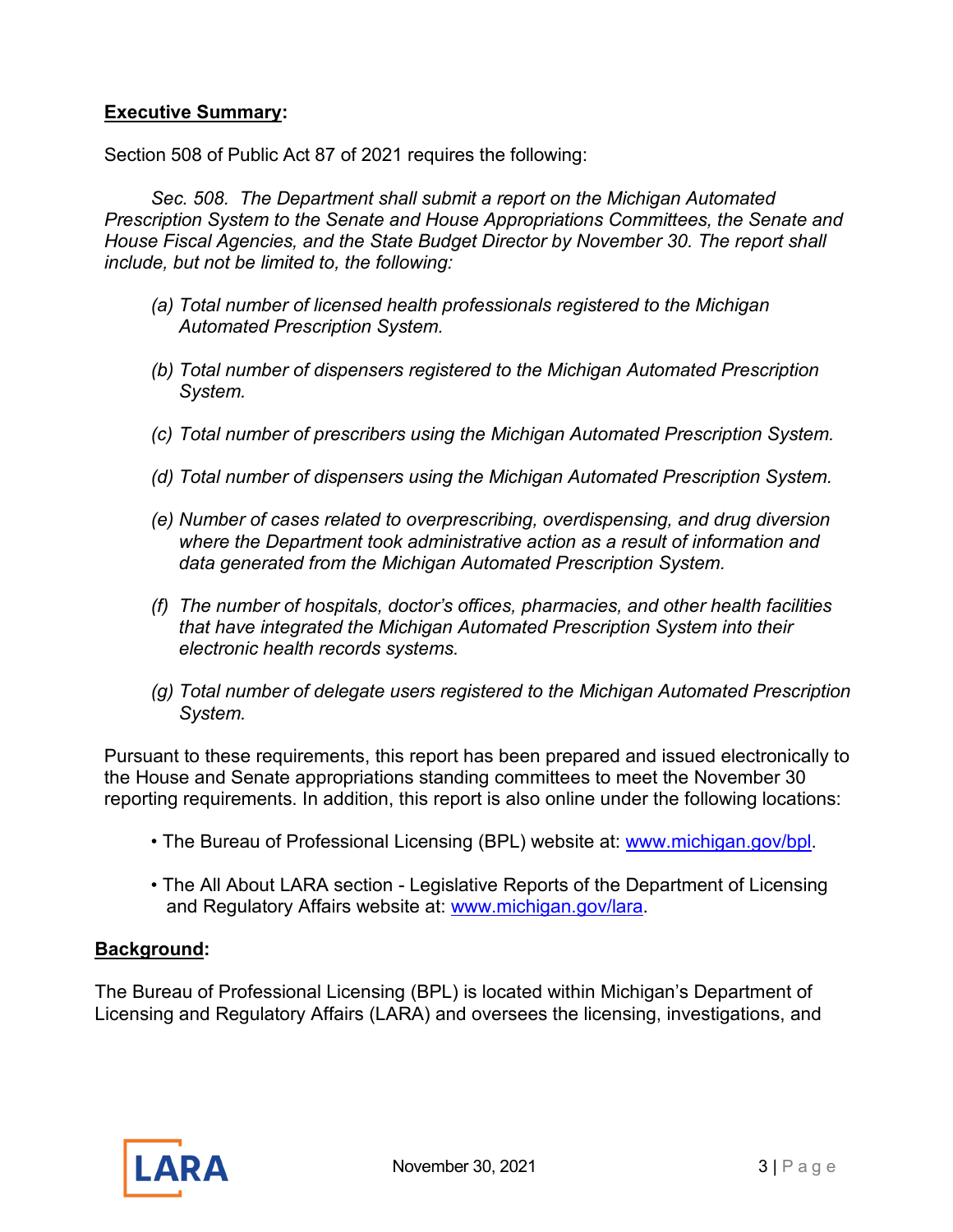enforcement responsibilities of individuals licensed under the Public Health Code and the Occupational Code. The Michigan Automated Prescription System (MAPS) section of the Regulation Division within BPL is responsible for maintaining the system and its usage. MAPS is used to track controlled substances, schedules 2-5 drugs. It is a tool used by prescribers and dispensers to assess patient risk and is also used to prevent drug abuse and diversion at the prescriber, pharmacy, and patient levels.

Public Act 87 of 2021 contains boilerplate language which requires BPL to submit a report pertaining to the prescribing and dispensing of controlled substances. Furthermore, boilerplate guidelines also require the Department to identity and report specific statistical information related to the Michigan Automated Prescription System (MAPS) and its usage. This report provides the information for those requirements, and the information contained within this report is based on data collected from October 1, 2020, through September 30, 2021.

#### **Required Information for Section 508 of Public Act 87 of 2021:**

**1) The total number of licensed health professionals registered to the Michigan automated prescription system.**

55,479 Prescribers as of September 30, 2021

**2) The total number of dispensers registered to the Michigan automated prescription system.** 

9,928 Dispensers as of September 30, 2021

**3) The total number of prescribers using the Michigan automated prescription system.** 

Prescribers who submitted at least 1 or more requests during the Fiscal Year: 33,692

Prescriber delegate users who submitted at least 1 or more requests during the Fiscal Year: 8,191

#### **4) The total number of dispensers using the Michigan automated prescription system.**

Dispensers and Pharmacists who submitted at least 1 or more requests during the Fiscal Year: 6,472

Pharmacist delegate users who submitted at least 1 or more requests during the Fiscal Year: 584